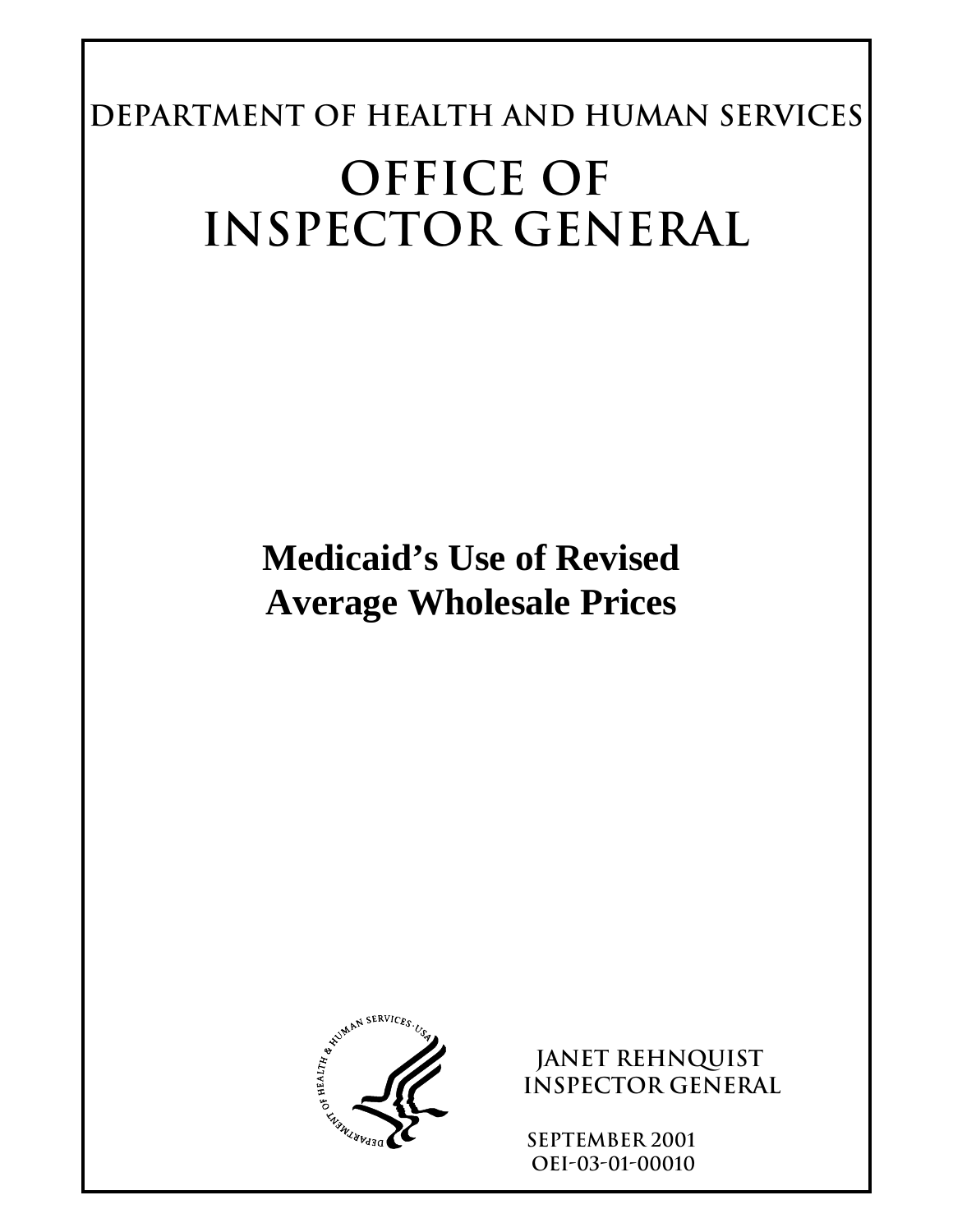### **OFFICE OF INSPECTOR GENERAL**

The mission of the Office of Inspector General (OIG), as mandated by Public Law 95-452, is to protect the integrity of the Department of Health and Human Services programs as well as the health and welfare of beneficiaries served by them. This statutory mission is carried out through a nationwide program of audits, investigations, inspections, sanctions, and fraud alerts. The Inspector General informs the Secretary of program and management problems and recommends legislative, regulatory, and operational approaches to correct them.

### **Office of Evaluation and Inspections**

The Office of Evaluation and Inspections (OEI) is one of several components of the Office of Inspector General. It conducts short-term management and program evaluations (called inspections) that focus on issues of concern to the Department, the Congress, and the public. The inspection reports provide findings and recommendations on the efficiency, vulnerability, and effectiveness of departmental programs.

OEI's Philadelphia Regional Office prepared this report under the direction of Robert A. Vito, Regional Inspector General, and Linda M. Ragone, Deputy Regional Inspector General. Principal OEI staff included:

### **REGION HEADQUARTERS**

David Tawes, *Project Leader* Linda Frisch, *Program Specialist* 

To obtain copies of this report, please call the Philadelphia Regional Office at (800) 531-9562. Reports are also available on the World Wide Web at our home page address:

http://www.hhs.gov/oig/oei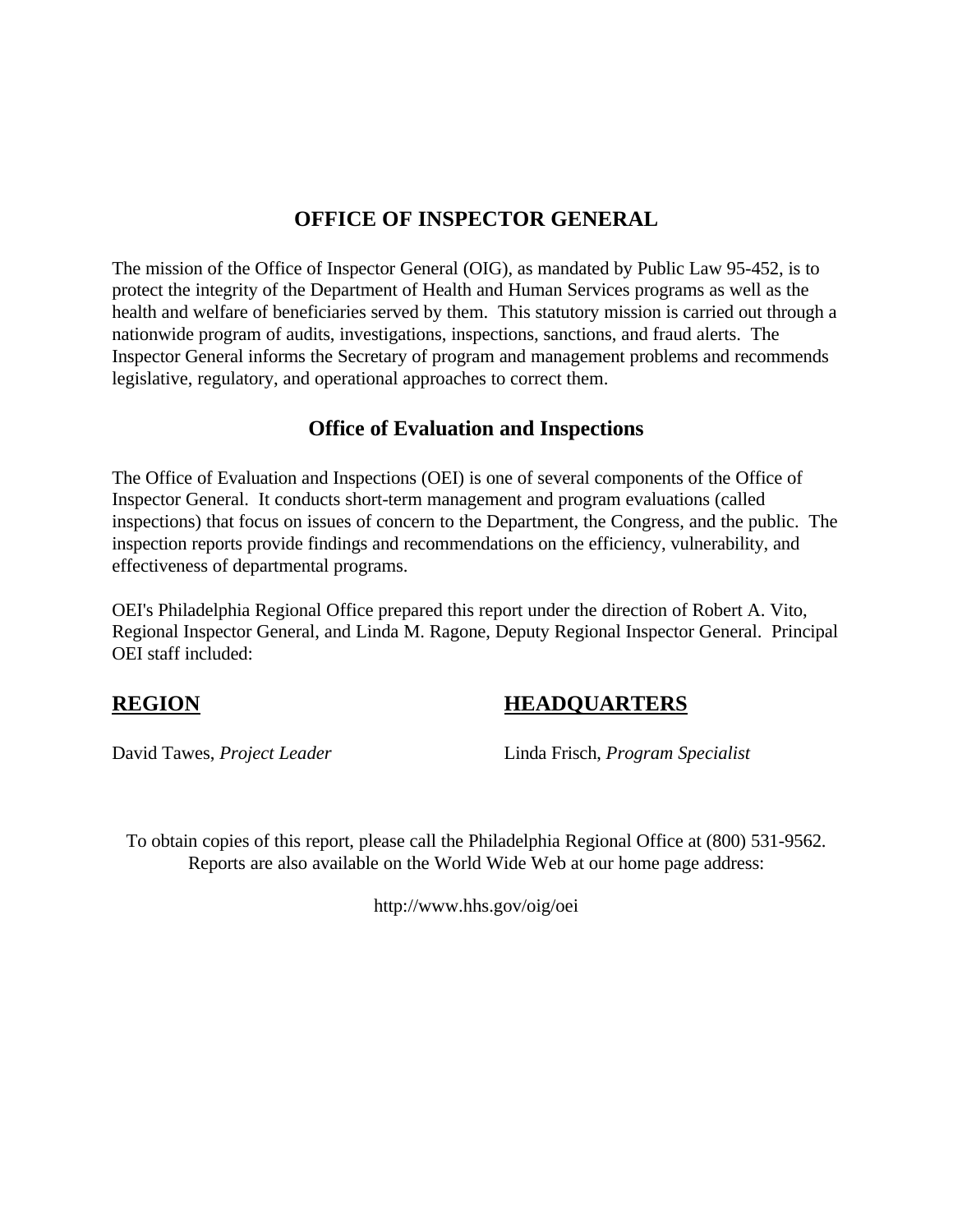# **EXECUTIVE SUMMARY**

# **PURPOSE**

This report describes State Medicaid agencies' use of revised average wholesale prices for certain prescription drugs.

### **BACKGROUND**

Medicaid payments for prescription drugs totaled almost \$12 billion in 1998, accounting for nearly 7 percent of all Medicaid expenditures. Most State Medicaid agencies reimburse pharmacies based on the average wholesale price of a drug less a discount ranging from 4 to 15 percent. States do not always use the same reimbursement for drugs administered directly by physicians. Drug manufacturers report average wholesale prices to companies such as First DataBank and Medical Economics. These companies compile pricing data for the pharmaceutical industry.

Recently, a national investigation conducted by the United States Department of Justice and the National Association of Medicaid Fraud Control Units (NAMFCU) revealed that some drug manufacturers were reporting inflated average wholesale prices for certain products. As a result, the two entities collected actual wholesale pricing data for approximately 400 national drug codes representing 51 drugs. This data was provided to First DataBank, who calculated new average wholesale prices for the drugs, and subsequently made the revised prices available to State Medicaid programs. The NAMFCU strongly encouraged States to make use of the revised prices, and anticipated that their implementation would result in a significant reduction in Medicaid reimbursement for the drugs involved.

We gathered information from Medicaid representatives in 48 States and the District of Columbia. We asked States about their drug reimbursement methodologies, whether or not they had implemented the revised average wholesale prices, and if they had any problems or concerns about these prices. We also asked States that had implemented the revised prices to provide cost-savings estimates, if available.

#### **FINDINGS**

#### **Thirty States use at least some of the revised average wholesale prices when determining drug reimbursement amounts**

Thirty States have incorporated the revised prices into their drug reimbursement methodology in some manner. However, States vary considerably in their methods of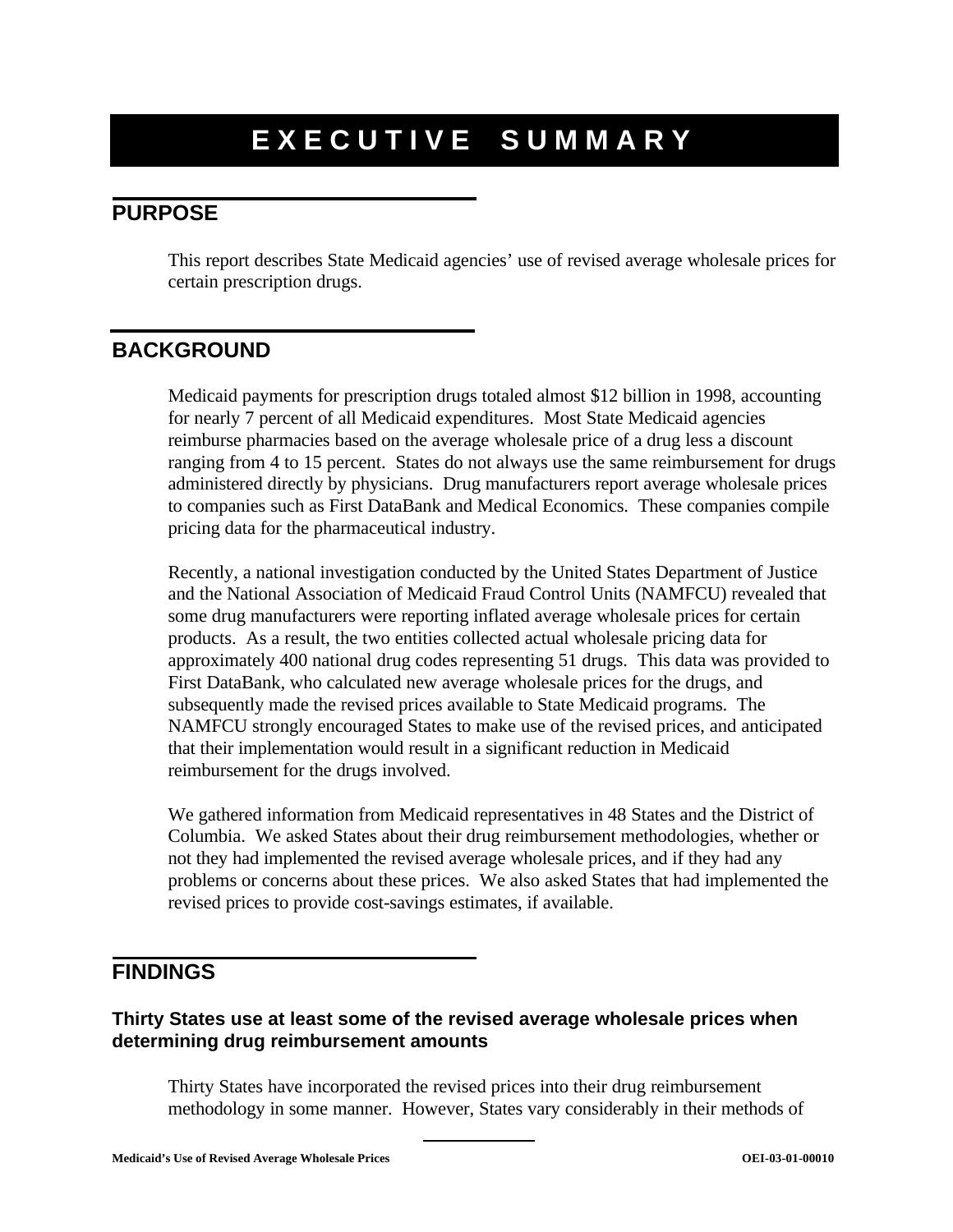implementation. Of the 30 States that have adopted the revised prices, 9 States use them for both pharmacy drugs and physician-administered drugs. The remaining 21 States use the revised prices for pharmacy drugs only.

#### **States reported both advantages and disadvantages to using the revised prices**

Seven States expressed complete support of the efforts to revise drug prices. These States noted that reported average wholesale prices are often extremely inflated, and they welcomed the efforts to obtain more accurate prices. Seventeen States appreciated the intent of the revised prices, but questioned whether the effort was the best solution. Nearly all States reported that certain groups opposed the use of the revised average wholesale prices. Opposition came from a number of sources, including hemophilia groups, pharmacies, infusion providers, physicians, and drug manufacturers.

#### **States using the revised prices believe they will lead to short-term cost-savings, but are unsure of the long-term impact**

Of the 30 States who are currently using the revised prices, 24 believed the prices will result in short-term cost-savings. However, 20 of the 30 States either do not believe or are unsure that the new prices will lead to any long-term savings. Seven States provided cost-savings estimates, with annual savings ranging from \$800,000 to \$7 million.

# **CONCLUSION**

Over the last several years, the OIG has produced a significant body of work that clearly demonstrates the inflated nature of reported average wholesale prices. Because most States base their reimbursement for drugs on average wholesale prices, this inflation has caused Medicaid to pay too much for certain products. Therefore, we commend any efforts to obtain more accurate pricing for the Medicaid program.

This report shows that some States are benefitting from the revised average wholesale prices prompted by the actions of the Justice Department and the NAMFCU. However, States' concerns about the revised prices indicate that attempting to lower reimbursement simply by further reducing average wholesale prices may not be an effective long-term solution. Therefore, we continue to believe that the current system's reliance on reported average wholesale prices as a basis for drug reimbursement is fundamentally flawed.

#### **Agency Comments**

The CMS agreed with our conclusion that the reliance on reported average wholesale prices as a basis for drug reimbursement is problematic, and stated that they will continue to look for administrative and legislative solutions to this problem. In addition, the CMS made two technical comments concerning items in the draft report. We have addressed the technical comments in this final version of the report.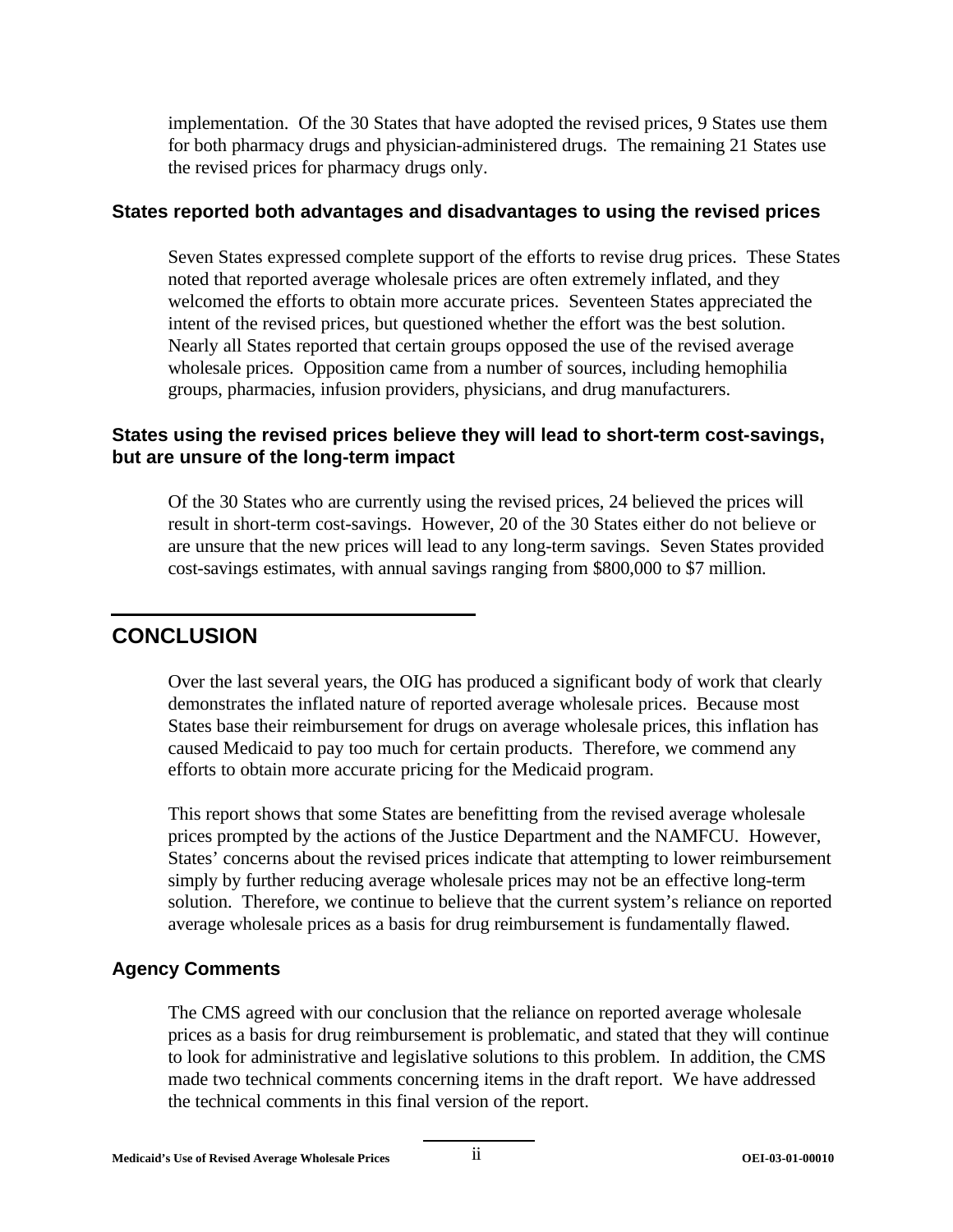# **TABLE OF CONTENTS**

### **PAGE**

| <b>FINDINGS</b>   |
|-------------------|
|                   |
|                   |
|                   |
|                   |
| <b>APPENDICES</b> |
|                   |
|                   |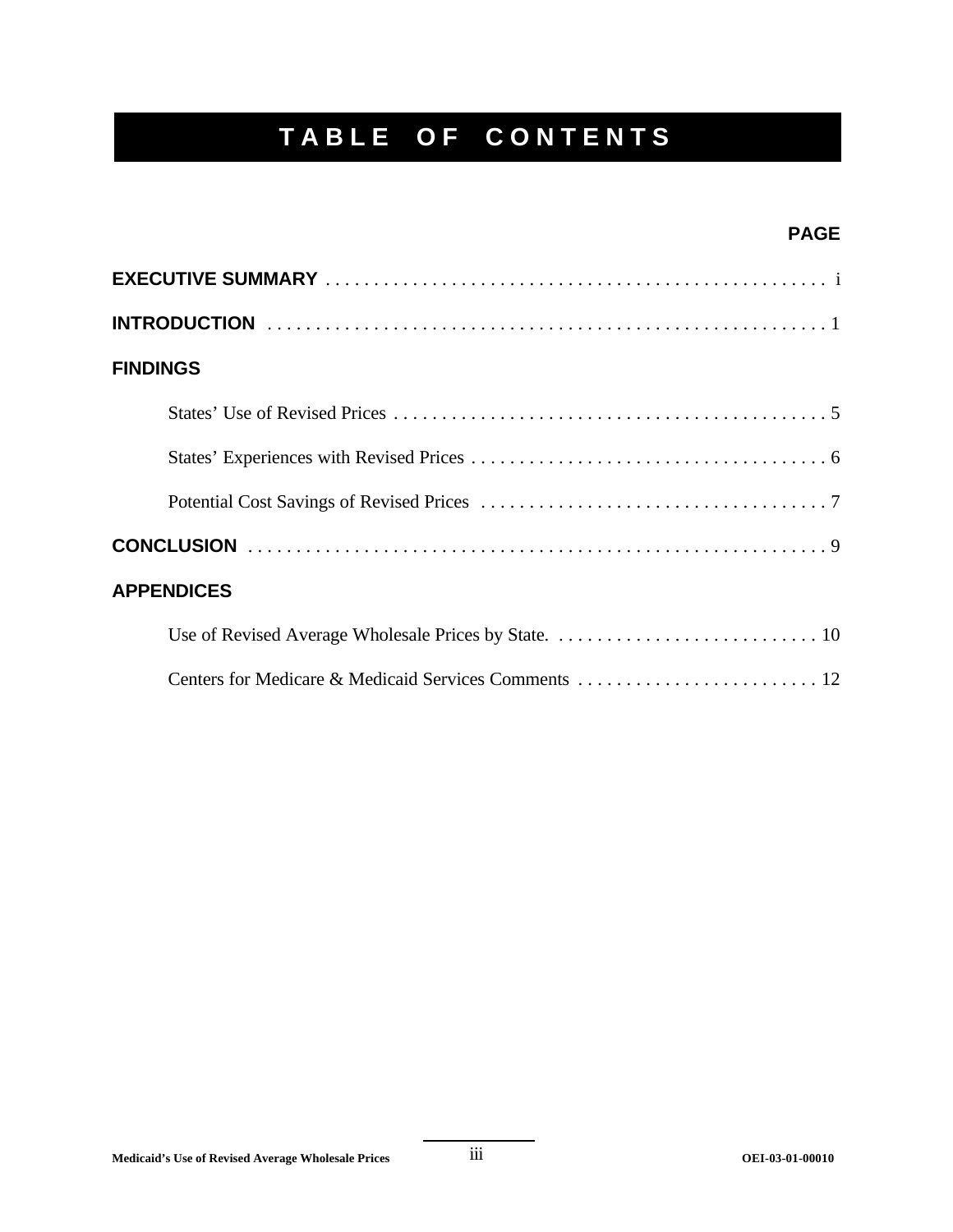# **INTRODUCTION**

### **PURPOSE**

This report describes State Medicaid agencies' use of revised average wholesale prices for certain prescription drugs.

# **BACKGROUND**

Congress created Medicaid in 1965 under Title XIX of the Social Security Act. Medicaid is a joint Federal and State program that provides medical assistance to individuals and families with low incomes and few resources. Individual States establish eligibility requirements, benefits packages, and payment rates for Medicaid under broad standards set by the Centers for Medicare & Medicaid Services (CMS). The Federal Government contributes between 50 and 83 percent of the Medicaid funding for each State. In 1998, Medicaid helped provide approximately 40 million people with medical assistance, at a cost of over \$175 billion.

#### **Medicaid Coverage of Prescription Drugs**

Federal guidelines require States to provide certain benefits, such as hospital and physician services, to their Medicaid recipients. Each State also has the option of providing other Medicaid benefits, including prescription drugs. Currently, all 50 States and the District of Columbia offer prescription drug coverage for Medicaid recipients. Medicaid payments for prescription drugs totaled almost \$12 billion in 1998, accounting for nearly 7 percent of all Medicaid expenditures.

Most outpatient prescription drugs are covered by Medicaid. However, States often have different reimbursement methods for drugs obtained through pharmacies versus drugs administered in physicians' offices. Drugs purchased from pharmacies are covered and reimbursed under States' prescription drug programs. In contrast, drugs administered by physicians are usually reimbursed through the physician payment process, and not the prescription drug program.

Pharmacies use national drug codes to identify and obtain reimbursement for drugs covered under a State's prescription drug program. Each drug manufactured or distributed in the United States has a unique national drug code that identifies the manufacturer of the drug, the product dosage form, and the package size. Physicians, however, often bill Medicaid for drugs on the HCFA 1500 claim form, which does not specifically request national drug code information. On the HCFA 1500 form, drugs are identified by codes in the HCFA Common Procedure Coding System, hereinafter referred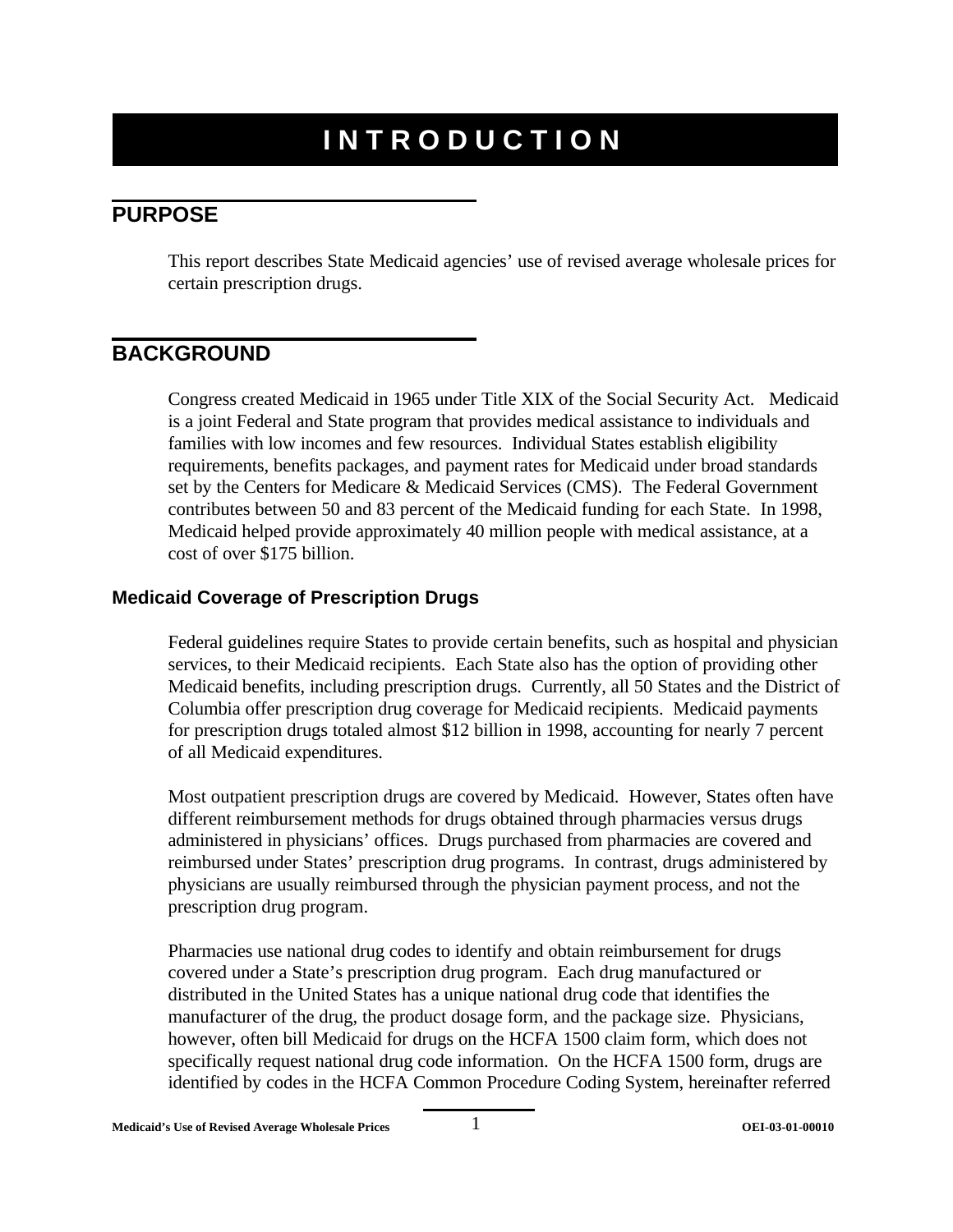to as procedure codes. Procedure codes define the type of drug and the dosage amount, but not the specific drug product or its manufacturer.

#### **Medicaid Drug Reimbursement Methodology**

Each Medicaid agency is required to submit a State plan to CMS describing its payment methodology for covered drugs. Federal regulations require that each State's reimbursement for a drug not exceed, in the aggregate, the lower of its estimated acquisition cost or the providers' usual and customary charge to the public for the drug. However, CMS allows States flexibility in defining estimated acquisition cost.

When reimbursing for a pharmacy drug, 43 State Medicaid agencies base their calculation of estimated acquisition cost on the drug's average wholesale price discounted by 4 to 17 percent. Four other States use wholesale acquisition cost plus 5 to 11 percent when calculating estimated acquisition cost. Three States use a combination of both methods. Drug manufacturers report average wholesale prices to companies such as First DataBank and Medical Economics. These companies compile pricing data for the pharmaceutical industry. This pricing data is usually reported using national drug codes rather than procedure codes.

For certain pharmacy drugs, States use the Federal Upper Limit and the State Maximum Allowable Cost programs in determining reimbursement amounts. The CMS has established Federal upper limit payment amounts for over 200 drugs. In addition, more than half of States have implemented a maximum allowable cost program to limit payment amounts for certain prescription drugs. States vary considerably in the method by which this maximum allowable cost is calculated. A small number of States use other pricing mechanisms for specific categories of drugs, such as blood factors used in the treatment of hemophilia. These States may obtain prices directly from manufacturers, require invoices from providers that show actual acquisition costs, or calculate reimbursement through various other methods.

Many States reimburse physician-administered drugs differently than pharmacy drugs. The majority of States still base reimbursement for physician-administered drugs on average wholesale price. However, some States discount average wholesale prices by different amounts for physician drugs compared to pharmacy drugs, while other States subtract no discount at all. Many physician-administered drugs are billed using procedure codes that do not have corresponding average wholesale prices. Therefore, calculating reimbursement amounts for physician-administered drugs can be more complicated than for pharmacy drugs.

Overall, most Medicaid States reimburse for drugs purchased from a pharmacy at the lower of the discounted average wholesale price, the Federal upper limit, the State maximum allowable cost, or the provider's usual and customary charge. States often reimburse for physician-administered drugs in a different manner, though most still use average wholesale price as the primary basis for determining reimbursement.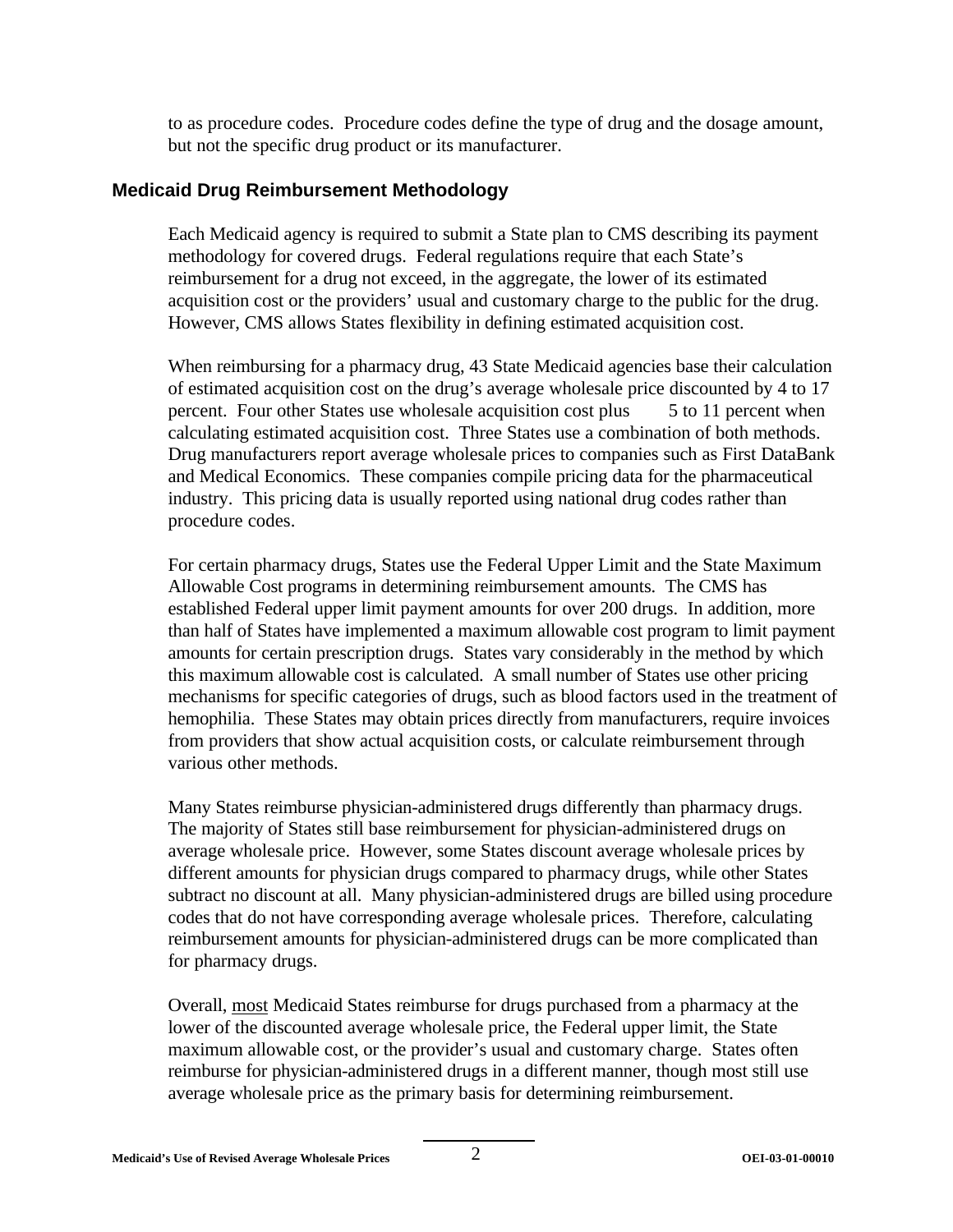#### **Revised Drug Prices for Medicaid**

A recent investigation conducted by the United States Department of Justice and the National Association of Medicaid Fraud Control Units (NAMFCU) revealed that some drug manufacturers were reporting inflated average wholesale prices for certain products. The investigation suggested that these inflated prices have caused the Medicaid program to overpay substantially for these drugs. As a result, the Justice Department and the NAMFCU collected actual average wholesale pricing data for approximately 400 of the more than 50,000 national drug codes presently in use. These 400 codes represent 51 injectable, infusion, and inhalation drugs. The data was gathered from several wholesale drug catalogs.

In a February 2000 letter to State Medicaid pharmacy directors, the NAMFCU stated that the pricing data had been given to First DataBank, the company that provides average pricing information to nearly all of the State Medicaid agencies. First DataBank agreed to use this data to calculate revised average wholesale prices for the 51 drugs, and to subsequently make the revised prices available to the States. In encouraging the States to take advantage of these revised prices, the NAMFCU wrote:

This revised procedure does not change the terms of the company's [First DataBank's] contract with your State, but merely provides an improved means for First DataBank to provide more accurate information to the States. More importantly, in view of the Medicaid program's legal obligation to reimburse true provider acquisition costs, such an effort by the States to ensure that payment is based on actual prices is mandatory.

According to the letter, Medicaid agencies may make changes to the list of national drug codes with revised prices. First DataBank agreed that every six months it would collect information from wholesale catalogs when updating prices for the approximately 400 national drug codes. The NAMFCU anticipated that the use of the revised prices would result in a significant reduction in reimbursement for the drugs involved.

First DataBank began reporting the revised average wholesale prices to States on May 1, 2000. However, some States did not wish to use the revised prices, and requested that First DataBank continue to supply the original prices instead.

#### **METHODOLOGY**

We reviewed relevant information about the Medicaid program, specifically materials relating to Medicaid drug reimbursement. In addition, we obtained correspondence from First DataBank and the NAMFCU concerning the implementation of the revised average wholesale prices.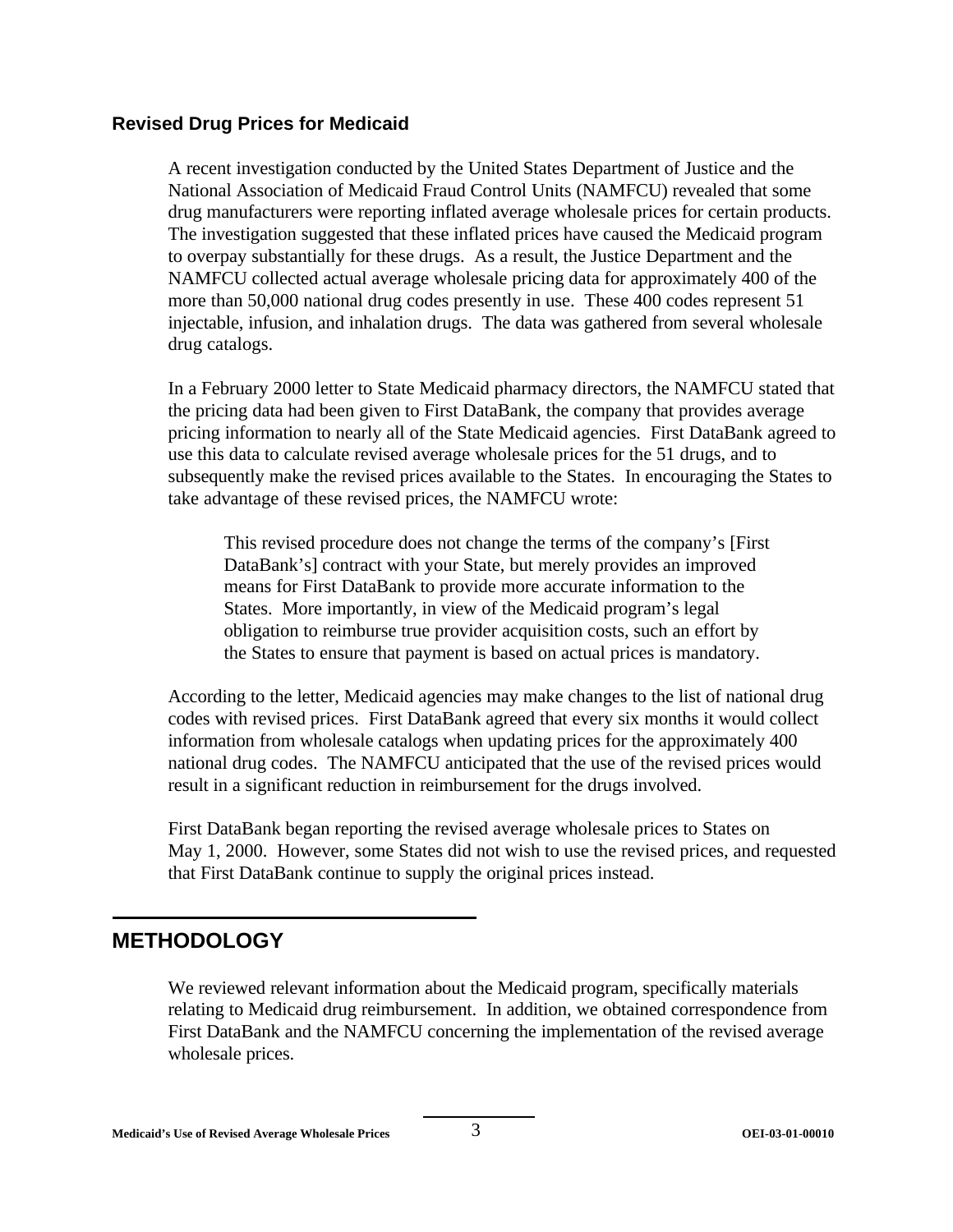#### **Data Collection and Analysis**

We conducted telephone interviews with Medicaid representatives in 48 States and the District of Columbia, hereinafter referred to as a State. Whenever possible, the interview was conducted with the States' drug program administrator. We did not speak with Medicaid staff from Arizona because the State's drug benefit is administered completely through managed care organizations and not the traditional fee-for-service system. Representatives of Maine's Medicaid program did not respond to our request for an interview. In this report, we use the word "State" to denote both a "State Medicaid agency" and "State Medicaid agency representative."

Before contacting the States, we developed questions about the revised average wholesale prices with the assistance of CMS staff and two State drug program administrators. We asked States about their drug reimbursement methodologies, whether or not they had implemented the revised average wholesale prices, and if they had any problems or concerns about these prices. We also asked States that had implemented the revised prices to provide cost-savings estimates. However, we did not validate the cost-savings estimates reported by States. We also gave each State an opportunity to discuss any other issues they felt needed to be addressed concerning the revised average wholesale prices. We collected this data between January and March 2001.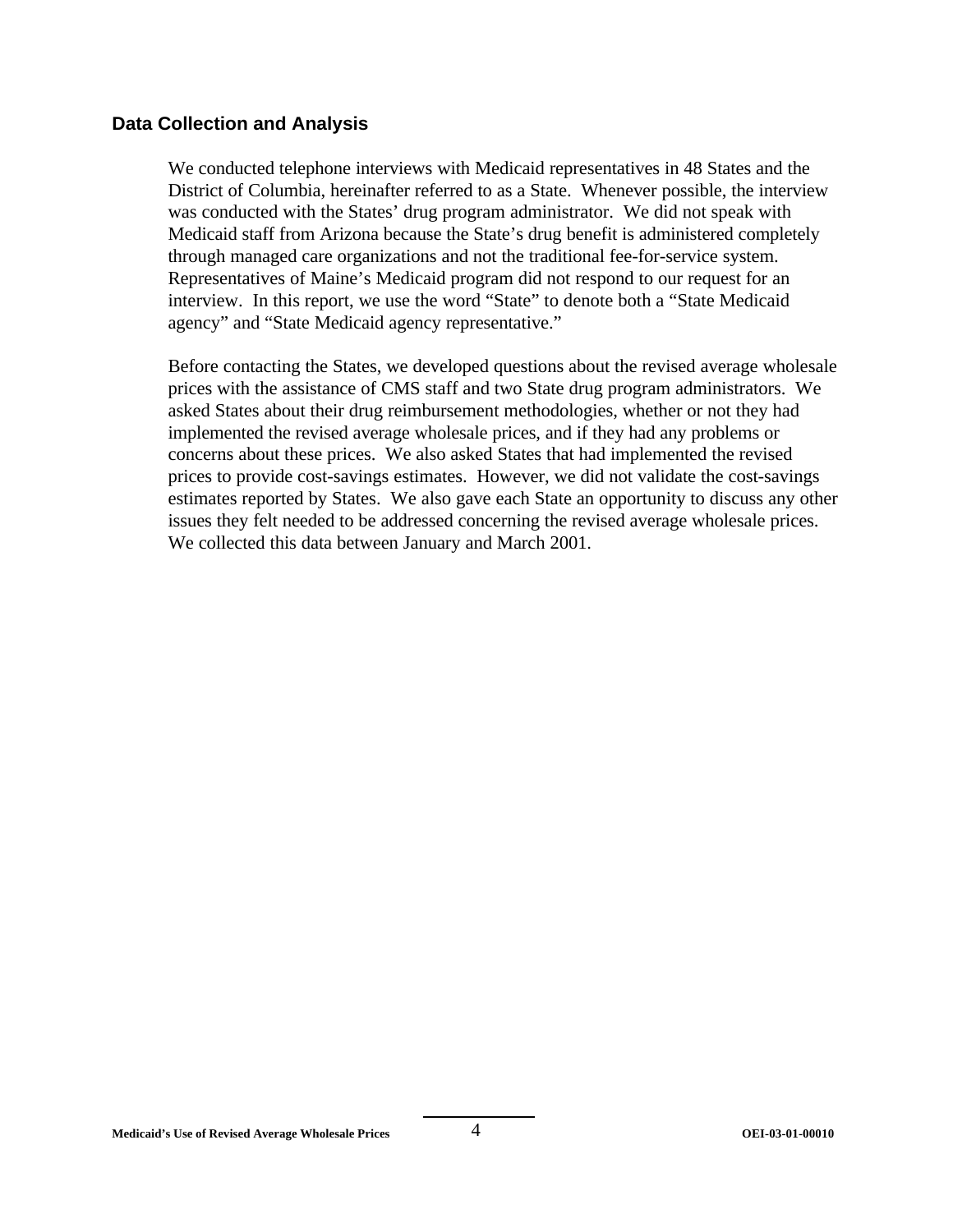# **FINDINGS**

# **Thirty States use at least some of the revised average wholesale prices when determining drug reimbursement amounts**

Thirty States have incorporated the revised prices into their drug reimbursement methodology in some manner. However, States vary considerably in the methods of implementation. For the most part, States use these prices as one of the factors in calculating a drug's reimbursement amount. States continue to use Federal upper limits, State maximum allowable costs, and various other pricing methods in combination with the revised average wholesale prices calculated by First DataBank.

Because the revised average wholesale prices are based on national drug codes, many States have found it difficult to use them for physician-administered drugs, which are usually reimbursed by procedure code. Of the 30 States that have adopted the revised prices, nine States use them for both pharmacy drugs and physician-administered drugs. The remaining 21 States use the revised prices for pharmacy drugs only. A table outlining how each State uses the revised prices is provided in appendix A.

Some States do not use the revised prices for certain drug products. For example, two States discontinued using the revised prices for blood factors. Three other States that base reimbursement primarily on wholesale acquisition cost or direct pricing use the revised prices only when these other prices are not available. One State cannot use the revised average wholesale prices for certain claims because First DataBank refused to provide the revised prices to one of the State's contractors.

#### **Eleven States do not take a percentage discount off the revised average wholesale prices**

When determining reimbursement, States generally subtract a percentage discount from the drug's average wholesale price. However, 11 of the 30 States that use the revised prices do not subtract this percentage discount when paying for drugs that have revised prices. Several States reported that the revised average wholesale prices are closer to a true acquisition cost; therefore, subtracting a percentage discount may actually make the reimbursement amount fall below a provider's acquisition cost. They remarked that if providers were reimbursed below cost, they would simply stop providing these drugs, which could limit a patient's access to care.

Several other States have considered eliminating the percentage discount when determining reimbursement for the drugs with revised prices. However, these States are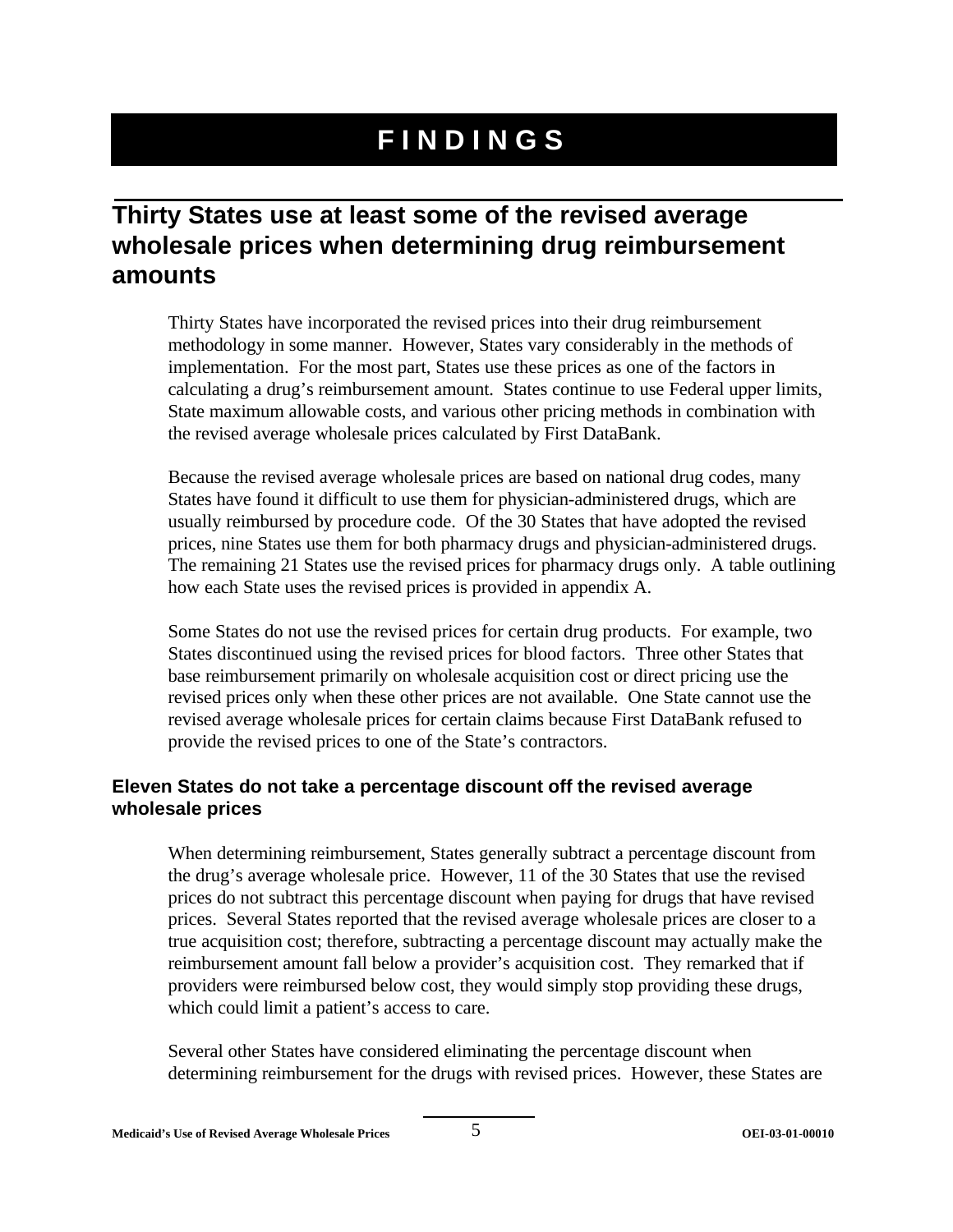unsure they have the authority to change their reimbursement methodology for this small group of drugs without undertaking significant administrative and/or legislative actions.

# **States reported both advantages and disadvantages to using the revised prices**

#### **Some States were completely supportive of the efforts to revise prices**

Seven States reported only positive opinions about the revised prices. These States noted that reported average wholesale prices are often extremely inflated, and they welcomed the Justice Department's and NAMFCU's efforts to obtain more accurate prices. One State pharmacy director said, "This kind of pricing information should be aggressively pursued by First DataBank, the OIG, and HCFA." Two other pharmacy directors hoped that the revised pricing would be expanded to even more drugs.

#### **Other States appreciated the intent of the revised prices, but questioned whether the effort was the best solution**

Seventeen States supported the efforts to revise prices, but had concerns with the specific actions taken. Four of these States believed that attempts to reduce excessive reimbursement for prescription drugs should not be based on determining more accurate average wholesale prices. According to these States, basing payment on the actual acquisition cost of a drug or on the average manufacturer's price reported to CMS under the Medicaid Drug Rebate Program is a much more effective solution. The other 13 States did not report problems with the use of average wholesale prices in general. Rather, they cited concerns about the particular drugs included in the revisions and questioned how the revised prices would be updated.

Several States noted that the drugs chosen for pricing revisions were mainly infusion and injectable products that did not amount to a significant portion of Medicaid drug spending. One respondent termed these drugs "small potatoes," and felt that price reductions should have been targeted to a different class of products such as oral tablets. Others noted that basing the revisions on specific national drug codes rather than entire drug classes could potentially limit the effectiveness of the revisions.

States also expressed concern about the process of updating the revised prices. Even though First DataBank is required by its agreement with the NAMFCU to collect updated prices for these drugs, some States reported that First DataBank expressed little interest in updating the revised prices. According to these States, First DataBank only planned on reporting revised prices based on what the Justice Department and the NAMFCU provided them. Meanwhile, States were unsure if the Justice Department and the NAMFCU were planning to provide updated pricing information to First DataBank and/or add any new national drug codes to the pricing revisions.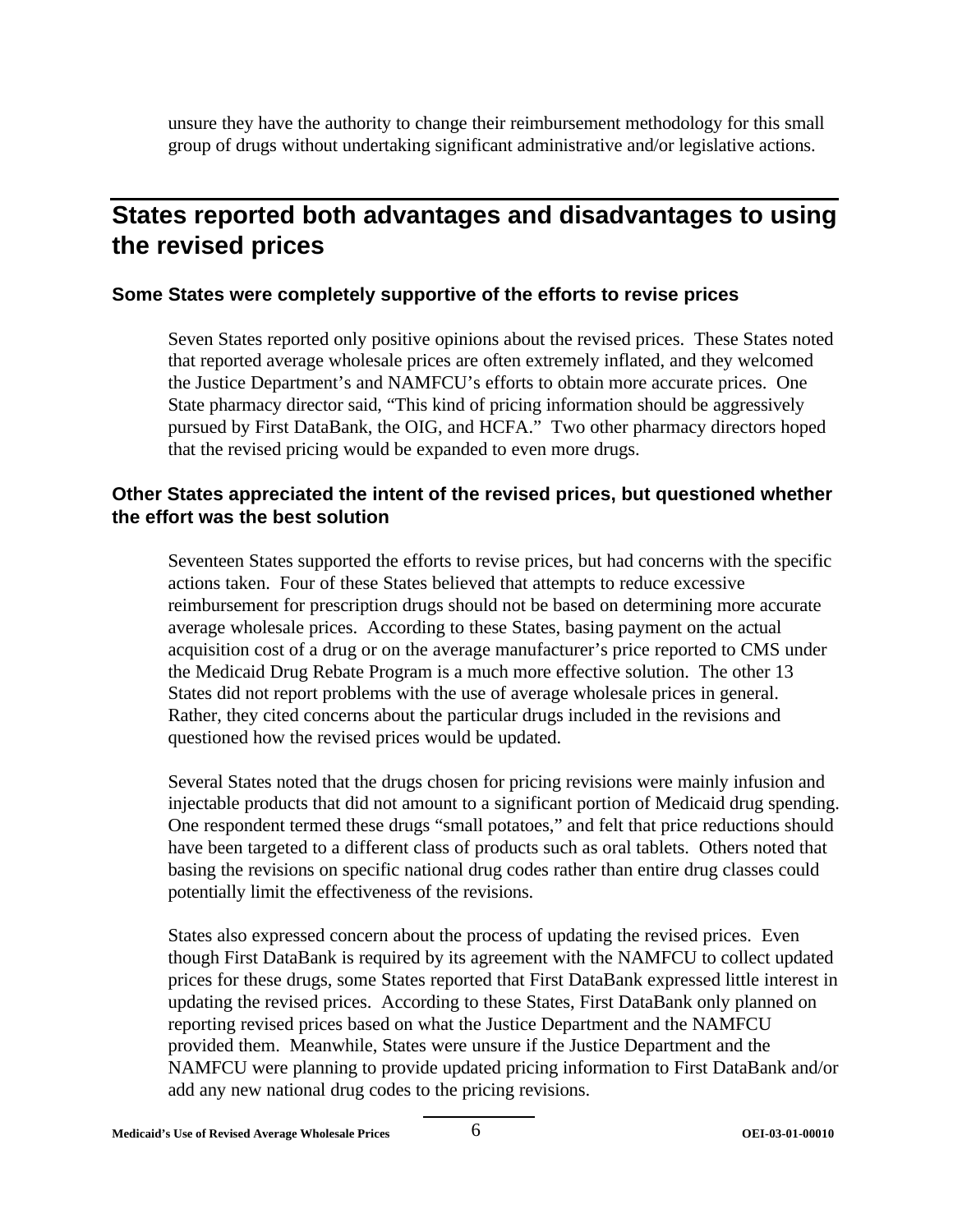Some States felt these problems were never addressed because the Justice Department and the NAMFCU sought little or no input from State drug program administrators. According to one State, many of the concerns States have with the revised prices could have been avoided if the drug program administrators had been included in the decision-making process.

#### **States reported that certain groups opposed the use of the revised average wholesale prices**

Forty-three States reported receiving complaints about the revised prices. These complaints were from a number of sources, including hemophilia groups, pharmacies, infusion providers, physicians, and drug manufacturers. All asserted that the revised prices were too low. Some hemophilia providers claimed that they would be unable to continue treating Medicaid recipients unless the prices for blood factors were raised. These complaints were instrumental in two States' decisions to discontinue the use of the revised prices for blood-factor products, and have caused other States to contemplate the same action. In addition, some States volunteered that they had asked drug providers for invoices to substantiate claims that the revised prices were below acquisition costs. These States reported that invoice data was either not provided, or provided only for a very small number of drug codes (less than 10). In these cases, the States made revisions to prices based on the invoice data.

The majority of the 19 States that are not using the revised prices felt that the prices may be too low, especially when a percentage discount is subtracted. Four of these 19 States actually used the revised prices at one time, but later reversed their decisions. Some States noted they checked with area wholesalers and distributors, and subsequently determined that the revised prices were not readily available to providers in their State.

# **States using the revised prices believe they will lead to short-term savings, but are unsure of the long-term impact**

Of the 30 States currently using the revised prices, 24 believed there will be short-term cost savings. These States reported that short-term savings were inevitable due to significant per-unit price reductions for these drugs. However, some States suggested the savings would be small because there was low utilization for the drugs with revised prices, or that utilization for these drugs would simply shift to other products.

Seven States provided an estimate of annual cost savings that would result from their drug price revisions. Each of these estimates was based on the assumption that utilization would remain constant. The States estimated annual savings between \$800,000 and \$7 million.

Twenty of the 30 States using the revised prices either did not believe or were unsure that the revised prices would result in long-term cost savings. Many of these States felt that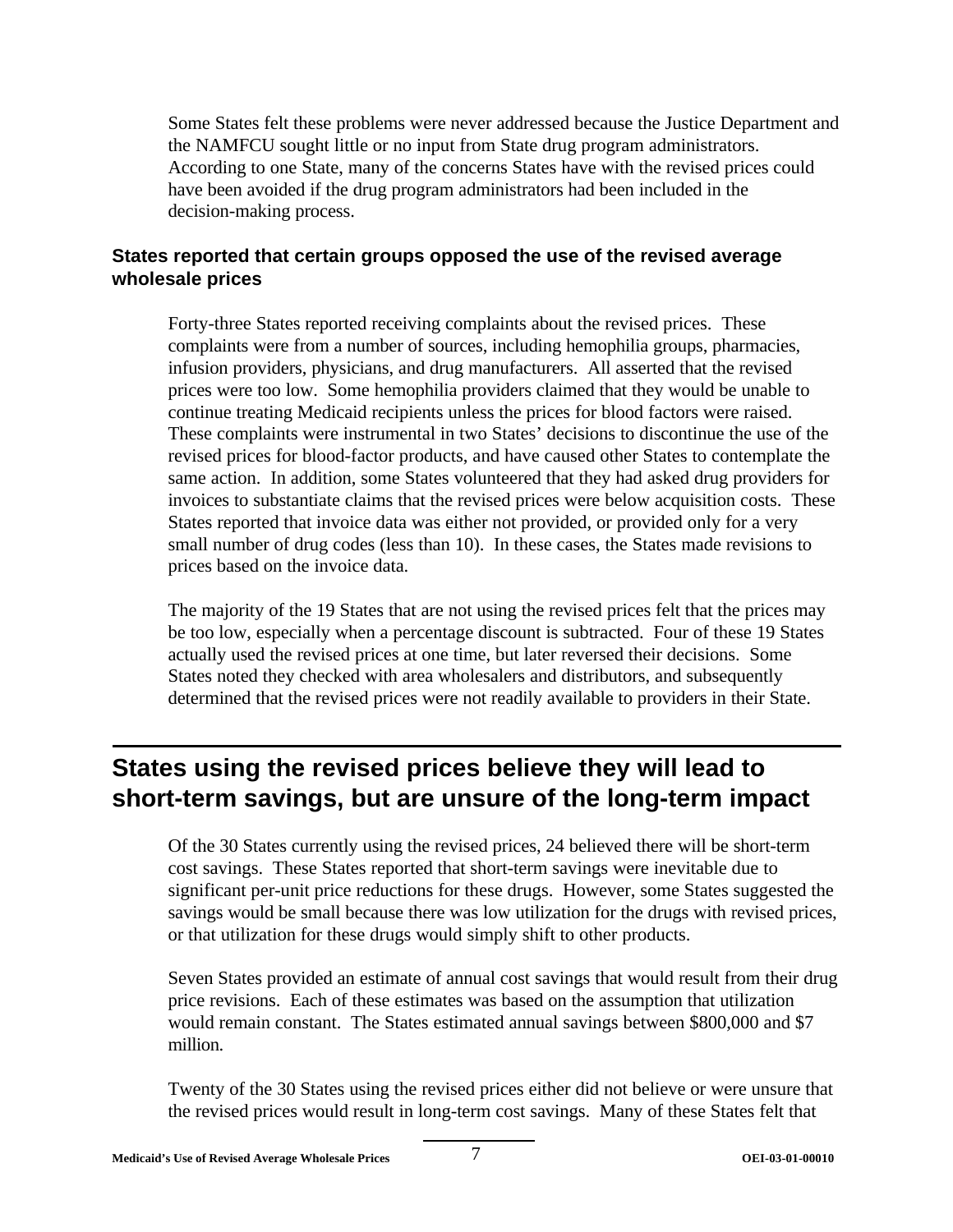providers and manufacturers would find ways to circumvent the new prices. For instance, manufacturers could obtain new national drug codes for products with revised prices and report a higher average wholesale price for the new code. Because First DataBank only reported revised prices for the national drug codes that were supplied by the Justice Department and the NAMFCU, Medicaid would pay the higher prices reported for the newly-issued national drug codes. Furthermore, because the revised prices were issued on a product-specific and not a drug-class level, providers could substitute drugs with higherpriced national drug codes in place of codes with revised prices.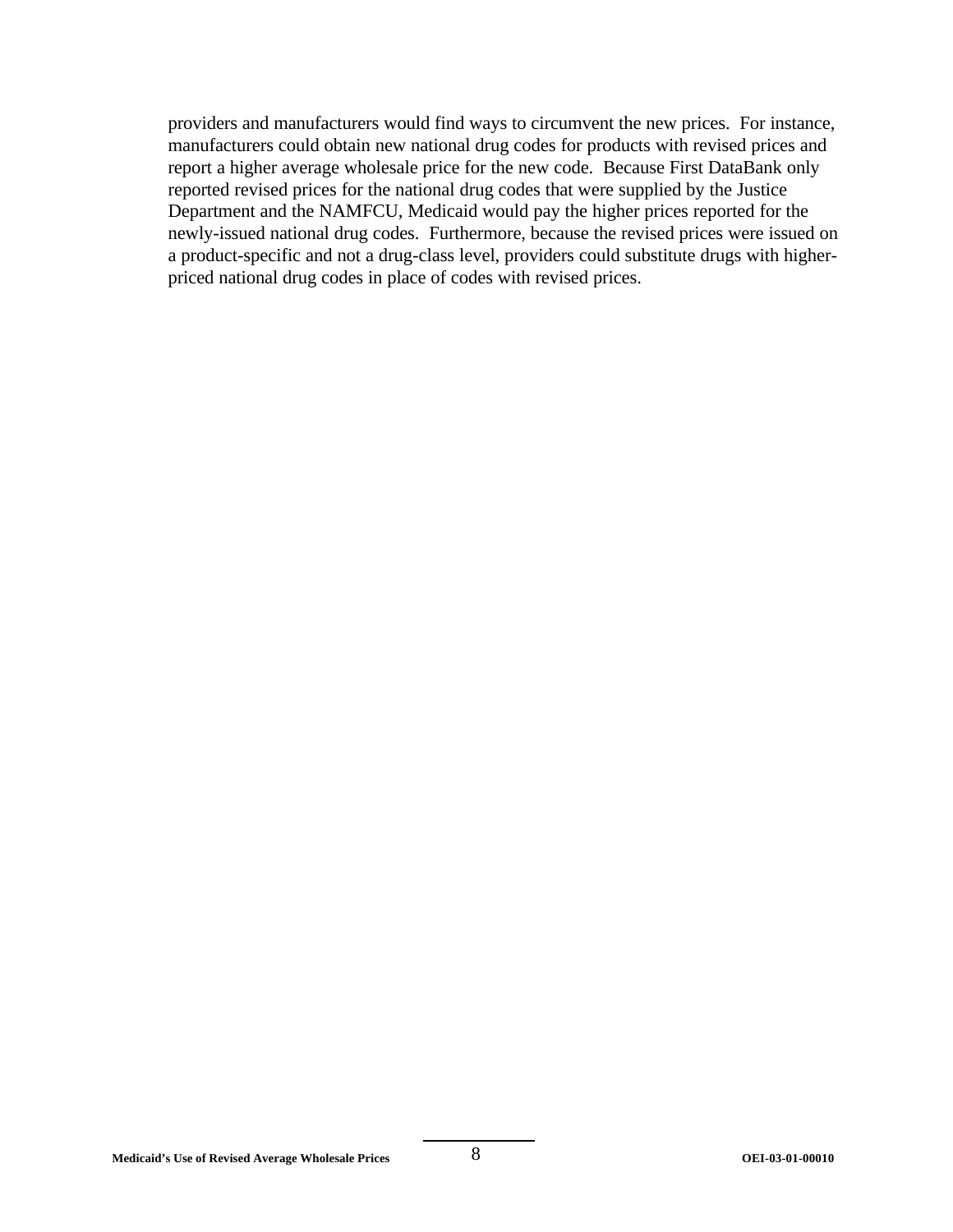# **CONCLUSION**

Over the last several years, the OIG has produced a significant body of work that clearly demonstrates the inflated nature of reported average wholesale prices. Because most States base their reimbursement for drugs on average wholesale prices, this inflation has caused Medicaid to pay too much for certain products. Therefore, we commend any efforts to obtain more accurate pricing for the Medicaid program.

This report shows that some States are benefitting from the revised average wholesale prices prompted by the actions of the Justice Department and the NAMFCU. However, States' concerns about the revised prices indicate that attempting to lower reimbursement simply by further reducing average wholesale prices may not be an effective long-term solution. Therefore, we continue to believe that the current system's reliance on reported average wholesale prices as a basis for drug reimbursement is fundamentally flawed.

#### **Agency Comments**

The CMS agreed with our conclusion that the reliance on reported average wholesale prices as a basis for drug reimbursement is problematic, and stated that they will continue to look for administrative and legislative solutions to this problem. In addition, the CMS made two technical comments concerning items in the draft report. We have addressed the technical comments in this final version of the report. The full text of CMS' comments is presented in Appendix B.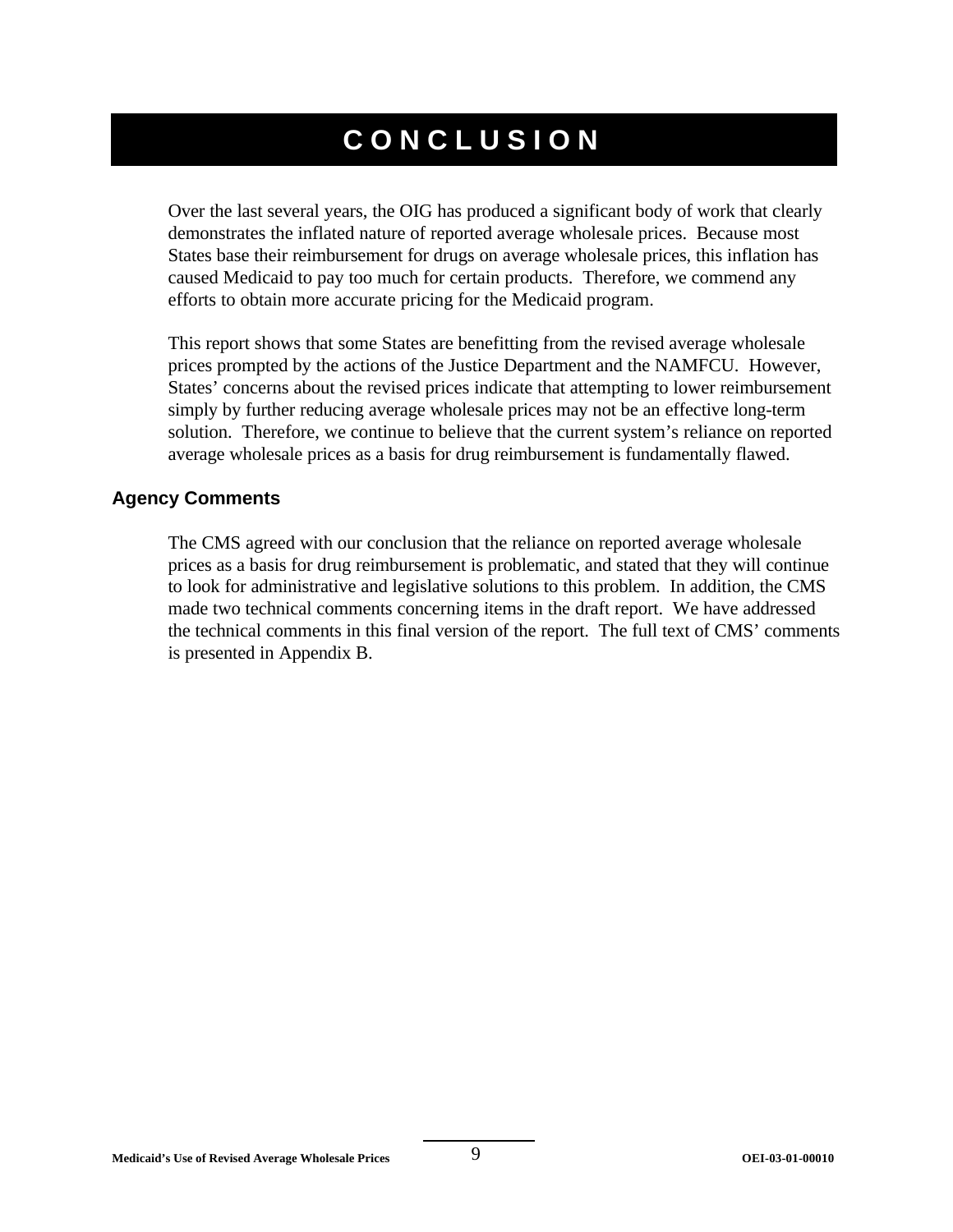# **Use of Revised Average Wholesale Prices by State**

| <b>State</b>                      | <b>Uses Revised Prices for</b><br><b>Pharmacy Drugs</b> | <b>Uses Revised Prices for</b><br><b>Physician Drugs</b> |                    |
|-----------------------------------|---------------------------------------------------------|----------------------------------------------------------|--------------------|
| Alabama <sup>1</sup>              | $\pmb{\mathsf{x}}$                                      | X                                                        | X                  |
| <b>Alaska</b>                     | $\pmb{\mathsf{x}}$                                      |                                                          |                    |
| <b>Arizona</b>                    |                                                         |                                                          |                    |
| <b>Arkansas</b>                   |                                                         |                                                          |                    |
| California                        |                                                         |                                                          |                    |
| <b>Colorado</b>                   |                                                         |                                                          |                    |
| <b>Connecticut</b>                | $\pmb{\mathsf{x}}$                                      |                                                          | $\pmb{\mathsf{x}}$ |
| <b>Delaware</b>                   | $\pmb{\mathsf{x}}$                                      | $\pmb{\mathsf{x}}$                                       |                    |
| District of Columbia <sup>2</sup> | X                                                       |                                                          | $\pmb{\mathsf{x}}$ |
| Florida                           | X                                                       |                                                          |                    |
| Georgia                           |                                                         |                                                          |                    |
| Hawaii <sup>3</sup>               | $\pmb{\mathsf{x}}$                                      | $\pmb{\mathsf{x}}$                                       | $\pmb{\mathsf{x}}$ |
| Idaho <sup>4</sup>                | $\pmb{\mathsf{x}}$                                      |                                                          | X                  |
| <b>Illinois</b>                   | $\pmb{\mathsf{x}}$                                      |                                                          |                    |
| Indiana <sup>2</sup>              | $\pmb{\mathsf{x}}$                                      | $\pmb{\mathsf{x}}$                                       | $\pmb{\mathsf{x}}$ |
| lowa                              |                                                         |                                                          |                    |
| Kansas <sup>4</sup>               | $\pmb{\mathsf{x}}$                                      | $\pmb{\mathsf{x}}$                                       |                    |
| Kentucky <sup>5</sup>             |                                                         |                                                          |                    |
| Louisiana                         |                                                         |                                                          |                    |
| <b>Maine</b>                      |                                                         |                                                          |                    |
| <b>Maryland</b>                   | X                                                       |                                                          | X                  |
| <b>Massachusetts</b>              |                                                         |                                                          |                    |
| <b>Michigan</b>                   |                                                         |                                                          |                    |
| Minnesota <sup>5</sup>            |                                                         |                                                          |                    |
| <b>Mississippi</b>                |                                                         |                                                          |                    |
| Missouri <sup>5</sup>             |                                                         |                                                          |                    |
| <b>Montana</b>                    | $\pmb{\mathsf{x}}$                                      |                                                          |                    |
| <b>Nebraska</b>                   |                                                         |                                                          |                    |
| <b>Nevada</b>                     | $\pmb{\mathsf{x}}$                                      |                                                          | $\pmb{\mathsf{x}}$ |
| <b>New Hampshire</b>              | $\pmb{\mathsf{x}}$                                      |                                                          | X                  |
| <b>New Jersey</b>                 | $\pmb{\mathsf{x}}$                                      |                                                          |                    |
| <b>New Mexico</b>                 | $\pmb{\mathsf{x}}$                                      |                                                          | $\pmb{\mathsf{x}}$ |
| <b>New York</b>                   | $\pmb{\mathsf{x}}$                                      |                                                          | $\pmb{\mathsf{x}}$ |
|                                   |                                                         |                                                          |                    |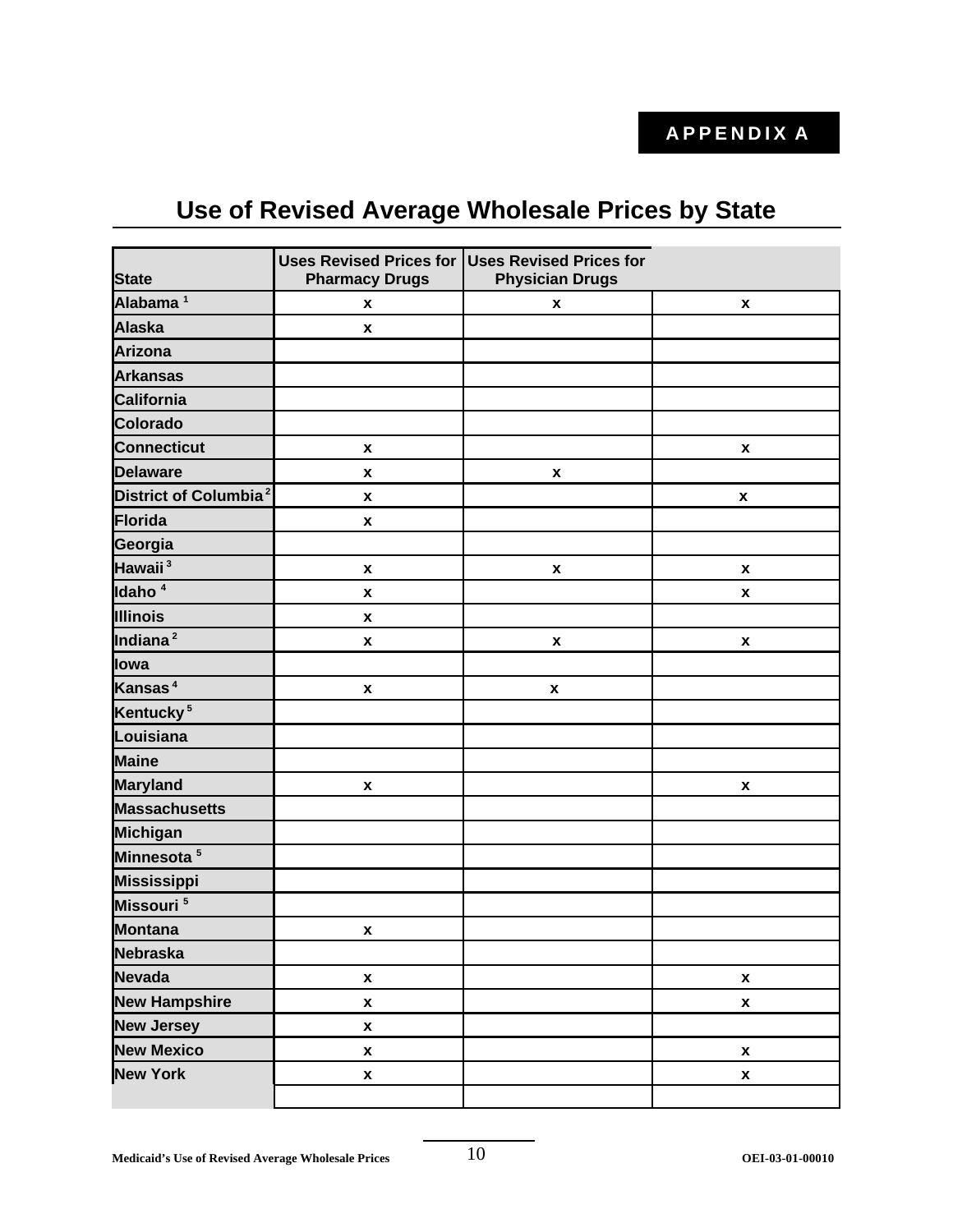# **APPENDIX A**

| <b>State</b>              | <b>Pharmacy Drugs</b> | <b>Physician Drugs</b> | Uses Revised Prices for Uses Revised Prices for Subtracts Discount from<br><b>Revised Price</b> |
|---------------------------|-----------------------|------------------------|-------------------------------------------------------------------------------------------------|
| North Dakota <sup>5</sup> |                       |                        |                                                                                                 |
| Ohio <sup>1</sup>         | X                     |                        | X                                                                                               |
| <b>Oklahoma</b>           | X                     |                        | X                                                                                               |
| Oregon <sup>4</sup>       | X                     | X                      | X                                                                                               |
| Pennsylvania              | X                     | X                      | X                                                                                               |
| <b>Rhode Island</b>       |                       |                        |                                                                                                 |
| <b>South Dakota</b>       |                       |                        |                                                                                                 |
| <b>South Carolina</b>     | $\mathbf{x}$          | $\mathbf x$            | X                                                                                               |
| Tennessee <sup>6</sup>    | X                     |                        | X                                                                                               |
| Texas $1,4$               | X                     |                        |                                                                                                 |
| <b>Utah</b>               | X                     |                        |                                                                                                 |
| <b>Vermont</b>            | X                     |                        | X                                                                                               |
| Virginia                  |                       |                        |                                                                                                 |
| Washington                | X                     |                        |                                                                                                 |
| <b>West Virginia</b>      | X                     |                        |                                                                                                 |
| Wisconsin <sup>7</sup>    | X                     | X                      | X                                                                                               |
| Wyoming                   |                       |                        |                                                                                                 |

Source: OIG Survey of Medicaid States, January - March 2001

 $1$  State does not use revised prices for many of the affected drugs because State relies on methods other than average wholesale price as its primary reimbursement methodology.

 $2$  State no longer uses revised prices for blood-factor products based on complaints from providers.

 $3$  Revised prices not available to all State contractors.

<sup>4</sup> For a small number of national drug codes, State no longer uses revised prices since invoices sent by providers indicated prices were too low.

 $<sup>5</sup>$  State used revised prices at one time, but no longer does so.</sup>

 $^6$  Most drugs are paid through a managed care organization. Only drugs provided to dual-eligible Medicare/Medicaid recipients and behavioral-health drugs are reimbursed through the pharmacy program.

 $<sup>7</sup>$  State does not use revised prices for drugs with State maximum allowable costs.</sup>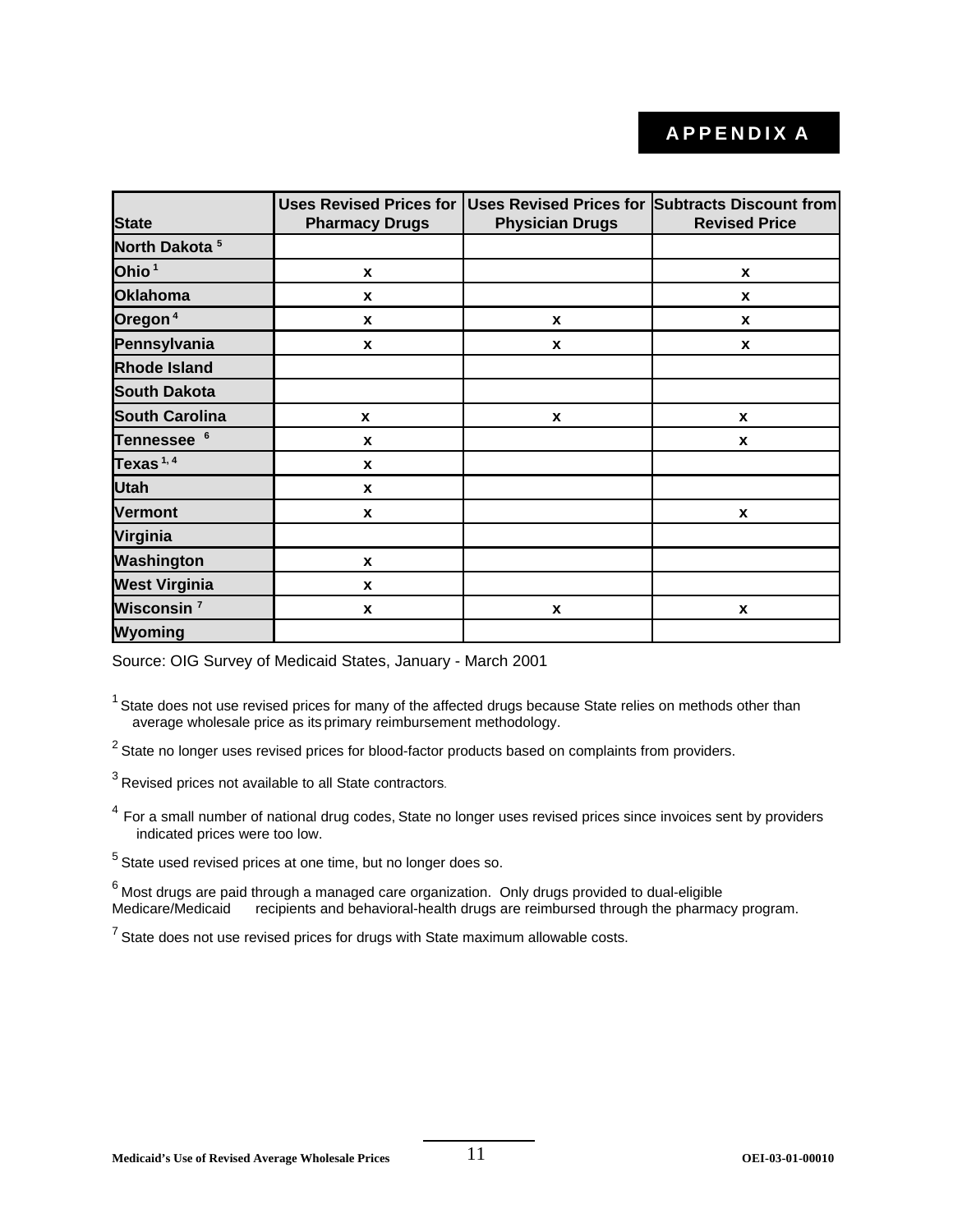#### **APPENDIX B**

# **Health Care Financing Administration Comments**

**DEPARTMENT OF HEALTH & HUMAN SERVICES Health Care Financino Administration** Deputy Administrator Washington, D.C. 20201 AUG 2.0 2001 DATE: TO: Janet Rehnquist **Inspector General FROM:** Ruben J. King-Shaw, J Deputy Administrator and Chief Operating Officer Centers for Medicare & Medicaid Services **SUBJECT:** Office of Inspector General (OIG) Draft Report: Medicaid's Use of Revised Average Wholesale Prices (OEI-03-01-00010) Thank you for the opportunity to review and comment on the above-referenced draft report regarding state Medicaid agencies' use of revised average wholesale prices (AWPs) for certain prescription drugs. Investigative findings by the Department of Justice and the National Association of Medicaid Fraud Control Units (NAMFCUs) revealed that some drug manufacturers were reporting inflated average manufacturer prices for certain drug products. As a result, actual wholesale pricing data were collected for approximately 400 national drug code numbers representing 51 drugs. These data were provided to First Data Bank, which made the prices available to state Medicaid programs. The OIG reported that some states are benefiting from the revised (AWPs); however, states are still concerned that this may not be an effective long-term solution. While there were no recommendations noted in this report, the Centers for Medicare & Medicaid Services agrees with OIG's conclusion that reliance on reported AWPs by drug manufacturers as a basis for drug reimbursement is problematic. Additionally, we acknowledge OIG's comments in earlier reports regarding the shortcomings of using AWPs as a basis for reimbursement and will continue to look for administrative and legislative solutions to this problem. We appreciate the effort that went into this report and the opportunity to review and comment on the issues it raises. Finally, we note as a technical correction that there appears to be a discrepancy between page i, first paragraph, and page 1, first paragraph under "Medicaid Coverage of Prescription Drugs." The total amount of Medicaid payments for prescription drugs for 1998 differs in each section depending on whether the OIG is using the total amount of Medicaid payments before rebates, or net rebates. The \$14 billion on page i represents prescription payments with rebates. The \$12 billion on page 1 represents the prescription payments' net rebates.